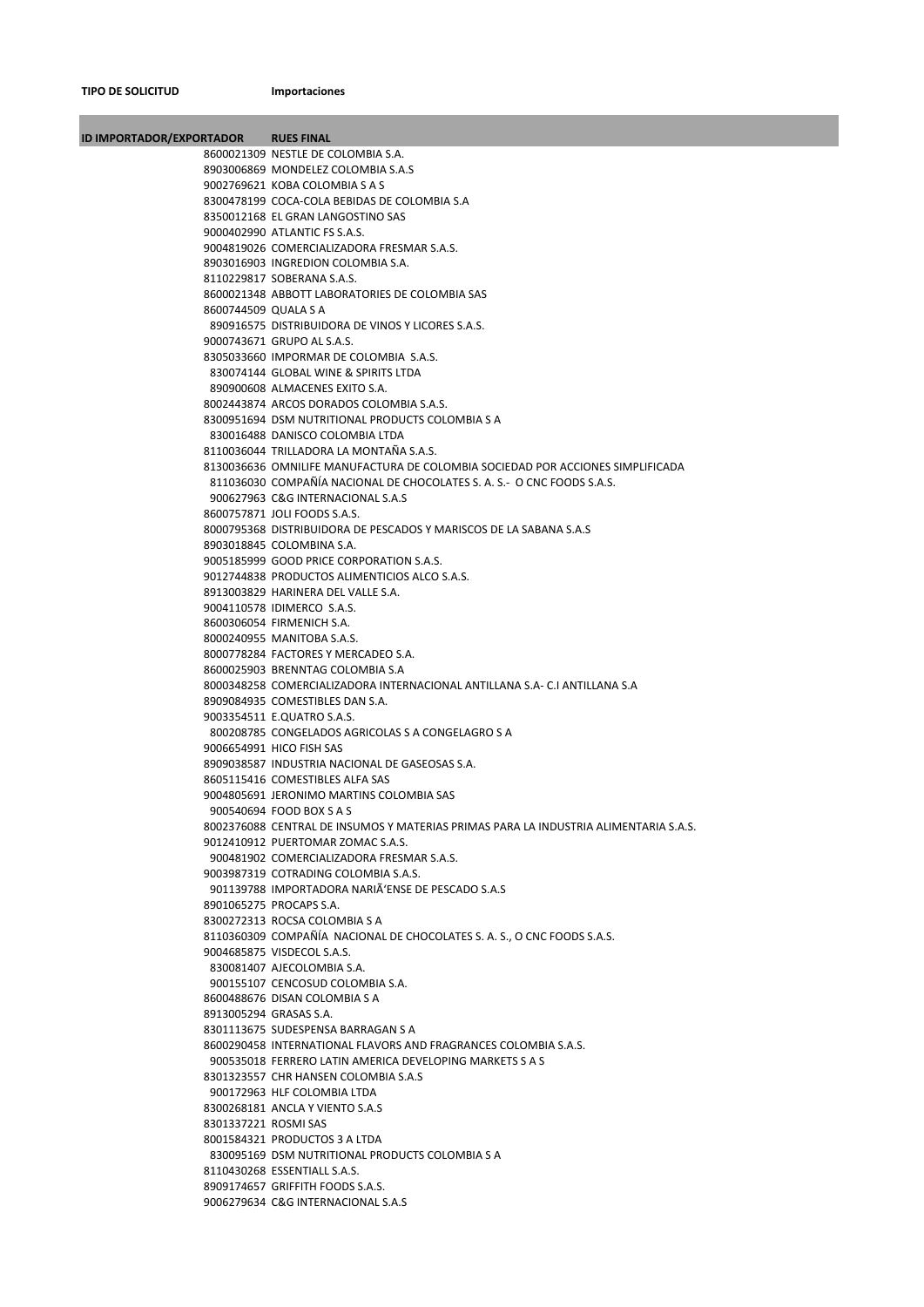8050008307 FRIGOCARGO INTERNACIONAL S.A.S. 8600002616 COMPAÑÍA NACIONAL DE LEVADURAS, LEVAPAN S.A. 9006597982 COMPAÑÍA PESQUERA DEL MAR S.A.S. 9008100831 DEXI S.A.S. 9000592385 MAKRO SUPERMAYORISTA S.A.S 9003540369 AXIONLOG SAS 8000123750 QBCO S.A.S. 9010940491 BUONA AFFARI S.A.S 890917465 GRIFFITH FOODS S.A.S. 8301433167 COMPAÑÍA NACIONAL DE ACEITES S.A EN REORGANIZACION 811006722 INGREDIENTES Y PRODUCTOS FUNCIONALES S.A.S. 9008251677 ANGLETON GROUPS AS 900436352 RICH DE COLOMBIA S.A.S. 8001466435 CONGRUPO S A 9002504151 QUIMTIA S.A.S. 800079536 DISTRIBUIDORA DE PESCADOS Y MARISCOS DE LA SABANA S.A.S 900189181 PEPSICO ALIMENTOS 7 F LTDA 771852365 RICARDO LEON ARANGO PEREZ 9001757771 LESAFFRE COLOMBIA LTDA 9009348514 GASTRONOMIA ITALIANA EN COLOMBIA S A S 837000921 COMPAÑÍA INTEGRAL S.A.S. 9009338369 IMPORFOOD PACIFIC BLUE S.A.S 9001029662 CENTURION FOODS S.A.S. 9007978437 COMERCIALIZADORA SUPERLINEAS RRMM SAS 8600170551 PRODUCTOS ALIMENTICIOS DORIA S.A.S. 8909287175 JOSE A. Y GERARDO E. ZULUAGA S.A.S. 8000796033 SERVICIOS DE ALIMENTACIÓN N.P. S.A. 8605108638 INVERLEOKA S.A.S 8300540289 PREMIUM CHOICE S A S 9008560750 TRADER FOODS S.A.S 9002173328 FADEL S.A.S. 900040299 ATLANTIC FS S.A.S. 9003288341 PJ COL S A S 8300814071 AJECOLOMBIA S.A. 9011102141 GRUPO GRB SAS 9000797754 GOLOSINAS TRULULU S.A. 830005433 PACIFIC SEA FOOD S A S 8913009598 SUCROAL S.A. 8911004456 ORF S.A 8110067229 INGREDIENTES Y PRODUCTOS FUNCIONALES S.A.S. 8000927232 G.M.P. PRODUCTOS QUIMICOS S.A.S. 9013517570 IMPOGRANOS S.A.S. ZOMAC 8300023660 BIMBO DE COLOMBIA S A 9002534139 MEAD JOHNSON NUTRITION COLOMBIA LTDA 8001980201 CARNES CASABLANCA S A 900074367 GRUPO AL S.A.S. 8903298743 ALIMENTOS LA CALI S.A.S. 9006575131 HEINZ COLOMBIA S A S 8913031098 TONING S.A.S. 890903939 POSTOBON S.A. 8002002379 DICERMEX S A ‐ EN REORGANIZACIÓN 8002217892 BRINSA S.A. 9003459031 UNIVAZAR S.A.S. 900403002 DNA DISTRINAL S.A.S. 8002002433 DISPRONAT S.A.S. 8002088650 OMNILIFE DE COLOMBIA SOCIEDAD POR ACCIONES SIMPLIFICADA O SUS INICIALES SAS 8605241269 CENTRO AGROLECHERO GROUP SAS 8903041304 ALIMENTOS CARNICOS S.A.S. 8305109099 RIVERCOL S.A. 860090365 AAK COLOMBIA S.A.S 8909009431 COLOMBIANA DE COMERCIO SA SIGLAS CORBETA SA Y/O ALKOSTO SA 900276962 KOBA COLOMBIA S A S 8370009831 COMERFRONT S.A.S. 9014212477 INTERMARCOMEX S.A.S 8301061267 LA ESPERANZA INDUSTRIAL DE ALIMENTOS LTDA 830033279 QUIMERCO S.A.S. 900305257 GOLFO SEA FOOD S.A.S. 8300494591 COMERCIALIZADORA MARIA JOSE SAS 8300519526 GRUPO ALTERNATIVAS SAS 171500811 JUAN AGUSTIN PABON CAGUEÑAS 8001464256 ORGANIZACION SOLARTE & CIA S C A 9000843790 AROMASYNT S A S